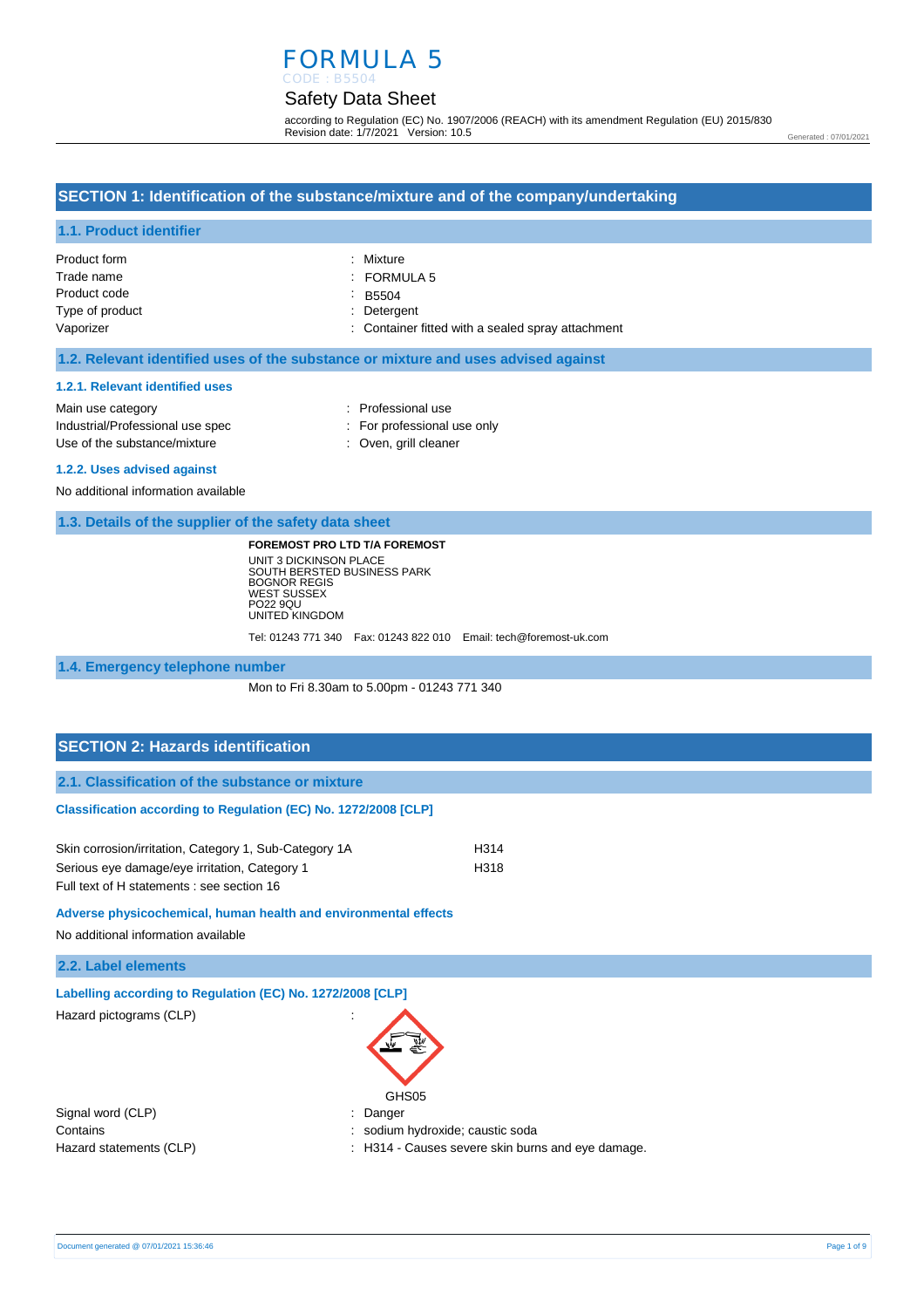# Safety Data Sheet

according to Regulation (EC) No. 1907/2006 (REACH) with its amendment Regulation (EU) 2015/830

| Precautionary statements (CLP) | : P264 - Wash hands thoroughly after handling.<br>P280 - Wear eye protection, protective gloves, protective clothing.<br>P301+P330+P331 - IF SWALLOWED: Rinse mouth. Do NOT induce vomiting.<br>P303+P361+P353 - IF ON SKIN (or hair): Take off immediately all contaminated clothing.<br>Rinse skin with water or shower.<br>P305+P351+P338 - IF IN EYES: Rinse cautiously with water for several minutes. Remove<br>contact lenses, if present and easy to do. Continue rinsing.<br>P315 - Get immediate medical advice/attention.<br>P405 - Store locked up. |
|--------------------------------|-----------------------------------------------------------------------------------------------------------------------------------------------------------------------------------------------------------------------------------------------------------------------------------------------------------------------------------------------------------------------------------------------------------------------------------------------------------------------------------------------------------------------------------------------------------------|
|--------------------------------|-----------------------------------------------------------------------------------------------------------------------------------------------------------------------------------------------------------------------------------------------------------------------------------------------------------------------------------------------------------------------------------------------------------------------------------------------------------------------------------------------------------------------------------------------------------------|

## **2.3. Other hazards**

No additional information available

## **SECTION 3: Composition/information on ingredients**

## **3.1. Substances**

#### Not applicable

### **3.2. Mixtures**

| <b>Name</b>                                                                                           | <b>Product identifier</b>                                                                               | $\%$     | <b>Classification according to</b><br><b>Regulation (EC) No.</b><br>1272/2008 [CLP] |
|-------------------------------------------------------------------------------------------------------|---------------------------------------------------------------------------------------------------------|----------|-------------------------------------------------------------------------------------|
| sodium hydroxide; caustic soda<br>substance with national workplace exposure limit(s)<br>$ $ (IE, GB) | (CAS-No.) 1310-73-2<br>(EC-No.) 215-185-5<br>(EC Index-No.) 011-002-00-6<br>(REACH-no) 01-2119457892-27 | $5 - 10$ | Skin Corr. 1A, H314                                                                 |

| <b>Specific concentration limits:</b> |                                                                                                         |                                                                                                                                                           |  |
|---------------------------------------|---------------------------------------------------------------------------------------------------------|-----------------------------------------------------------------------------------------------------------------------------------------------------------|--|
| <b>Name</b>                           | <b>Product identifier</b>                                                                               | <b>Specific concentration limits</b>                                                                                                                      |  |
| sodium hydroxide; caustic soda        | (CAS-No.) 1310-73-2<br>(EC-No.) 215-185-5<br>(EC Index-No.) 011-002-00-6<br>(REACH-no) 01-2119457892-27 | $(0.5 ≤ C < 2)$ Skin Irrit. 2, H315<br>$(0.5 ≤ C < 2)$ Eye Irrit. 2, H319<br>$(2 ≤ C < 5)$ Skin Corr. 1B, H314<br>$(5 \le C \le 100)$ Skin Corr. 1A, H314 |  |

Full text of H-statements: see section 16

## **SECTION 4: First aid measures**

| 4.1. Description of first aid measures                                                                                                             |                                                                                                                                                                   |
|----------------------------------------------------------------------------------------------------------------------------------------------------|-------------------------------------------------------------------------------------------------------------------------------------------------------------------|
| First-aid measures general                                                                                                                         | : Get medical advice/attention if you feel unwell.                                                                                                                |
| First-aid measures after inhalation                                                                                                                | : Remove person to fresh air and keep comfortable for breathing.                                                                                                  |
| First-aid measures after skin contact                                                                                                              | : Wash skin with plenty of water. Take off immediately all contaminated clothing and wash it<br>before reuse. Get medical advice/attention.                       |
| First-aid measures after eye contact                                                                                                               | : Rinse cautiously with water for several minutes. Remove contact lenses, if present and easy<br>to do. Continue rinsing. Get immediate medical advice/attention. |
| First-aid measures after ingestion                                                                                                                 | : Do NOT induce vomiting. Rinse mouth. Drink plenty of water. Get medical advice/attention.                                                                       |
| 4.2. Most important symptoms and effects, both acute and delayed                                                                                   |                                                                                                                                                                   |
| Symptoms/effects after inhalation<br>Symptoms/effects after skin contact<br>Symptoms/effects after eye contact<br>Symptoms/effects after ingestion | : May cause respiratory irritation.<br>: Burns.<br>: Causes serious eye damage.<br>: Burns.                                                                       |

## **4.3. Indication of any immediate medical attention and special treatment needed**

Treat symptomatically.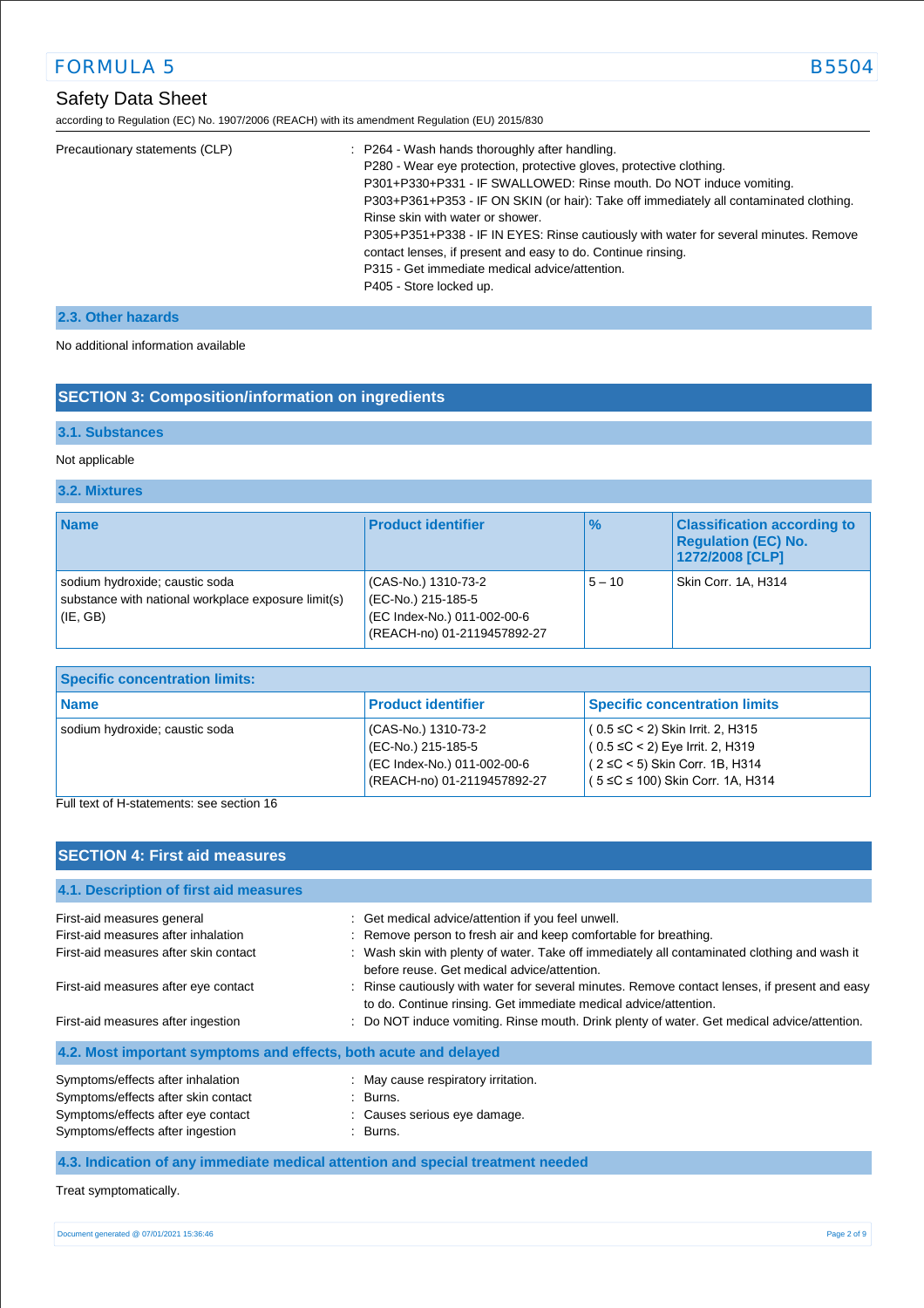# Safety Data Sheet

according to Regulation (EC) No. 1907/2006 (REACH) with its amendment Regulation (EU) 2015/830

| <b>SECTION 5: Firefighting measures</b>                    |                                     |
|------------------------------------------------------------|-------------------------------------|
| 5.1. Extinguishing media                                   |                                     |
| Suitable extinguishing media                               | : Carbon dioxide. Dry powder. Foam. |
| 5.2. Special hazards arising from the substance or mixture |                                     |
| Hazardous decomposition products in case of fire           | : Corrosive vapours.                |
| 5.3. Advice for firefighters                               |                                     |

No additional information available

| <b>SECTION 6: Accidental release measures</b>                                                                                                                                                                  |                                                                                                                    |  |
|----------------------------------------------------------------------------------------------------------------------------------------------------------------------------------------------------------------|--------------------------------------------------------------------------------------------------------------------|--|
| 6.1. Personal precautions, protective equipment and emergency procedures                                                                                                                                       |                                                                                                                    |  |
| 6.1.1. For non-emergency personnel<br>Emergency procedures<br>: Evacuate unnecessary personnel.<br>6.1.2. For emergency responders<br>: Use personal protective equipment as required.<br>Protective equipment |                                                                                                                    |  |
| <b>6.2. Environmental precautions</b>                                                                                                                                                                          |                                                                                                                    |  |
| Avoid release to the environment.                                                                                                                                                                              |                                                                                                                    |  |
| 6.3. Methods and material for containment and cleaning up                                                                                                                                                      |                                                                                                                    |  |
| For containment<br>Methods for cleaning up                                                                                                                                                                     | : Collect spillage.<br>: Soak up spills with inert solids, such as clay or diatomaceous earth as soon as possible. |  |
| 6.4. Reference to other sections                                                                                                                                                                               |                                                                                                                    |  |

For further information refer to section 8: "Exposure controls/personal protection". For further information refer to section 13.

| <b>SECTION 7: Handling and storage</b>                                                                                                                                                               |  |  |  |
|------------------------------------------------------------------------------------------------------------------------------------------------------------------------------------------------------|--|--|--|
|                                                                                                                                                                                                      |  |  |  |
| : Avoid contact with skin and eyes.<br>: Do not eat, drink or smoke when using this product.                                                                                                         |  |  |  |
| 7.2. Conditions for safe storage, including any incompatibilities                                                                                                                                    |  |  |  |
| : Does not require any specific or particular technical measures.<br>: Keep container closed when not in use.<br>: Oxidizing agent. Strong acids.<br>: Metals.<br>: Keep only in original container. |  |  |  |
|                                                                                                                                                                                                      |  |  |  |

**7.3. Specific end use(s)**

No additional information available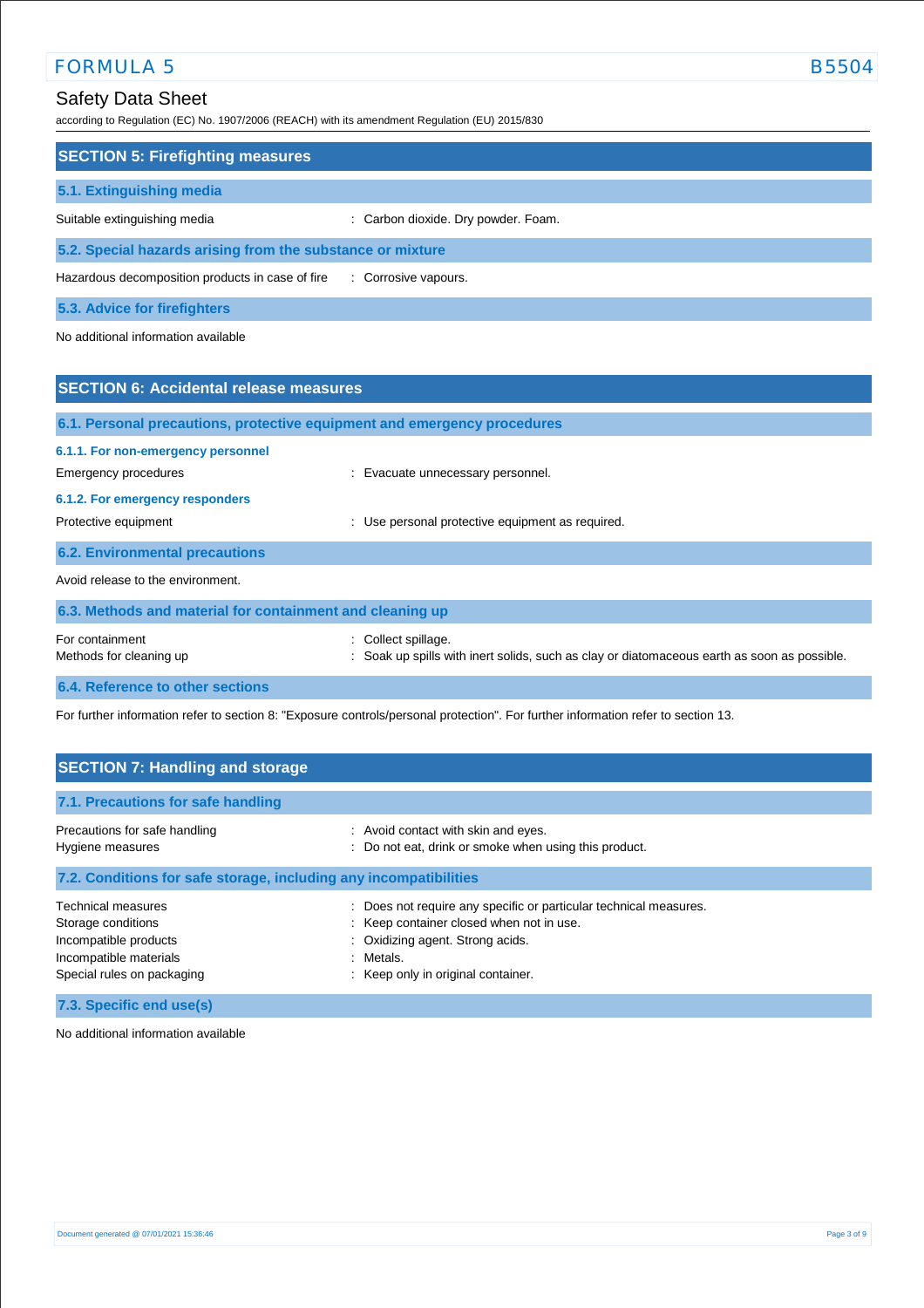## Safety Data Sheet

according to Regulation (EC) No. 1907/2006 (REACH) with its amendment Regulation (EU) 2015/830

### **SECTION 8: Exposure controls/personal protection**

#### **8.1. Control parameters**

#### **8.1.1 National occupational exposure and biological limit values**

| sodium hydroxide; caustic soda (1310-73-2)           |                       |  |
|------------------------------------------------------|-----------------------|--|
| <b>Ireland - Occupational Exposure Limits</b>        |                       |  |
| Local name                                           | Sodium hydroxide      |  |
| <b>OEL STEL</b>                                      | $2 \text{ mg/m}^3$    |  |
| <b>United Kingdom - Occupational Exposure Limits</b> |                       |  |
| Local name                                           | Sodium hydroxide      |  |
| <b>WEL STEL (OEL STEL)</b>                           | $2$ mg/m <sup>3</sup> |  |

## **8.1.2. Recommended monitoring procedures**

No additional information available

#### **8.1.3. Air contaminants formed**

No additional information available

#### **8.1.4. DNEL and PNEC**

No additional information available

#### **8.1.5. Control banding**

No additional information available

### **8.2. Exposure controls**

#### **8.2.1. Appropriate engineering controls**

No additional information available

## **8.2.2. Personal protection equipment**

#### **Personal protective equipment symbol(s):**



#### **8.2.2.1. Eye and face protection**

| Eye protection:     |  |
|---------------------|--|
| Face shield. EN 166 |  |
|                     |  |

#### **8.2.2.2. Skin protection**

#### **Skin and body protection:**

Wear suitable protective clothing

#### **Hand protection:**

Chemical resistant gloves (according to European standard EN 374 or equivalent). Nitrile rubber gloves

## **Other skin protection**

### **Materials for protective clothing:**

Safety boots. PICM008

#### **8.2.2.3. Respiratory protection**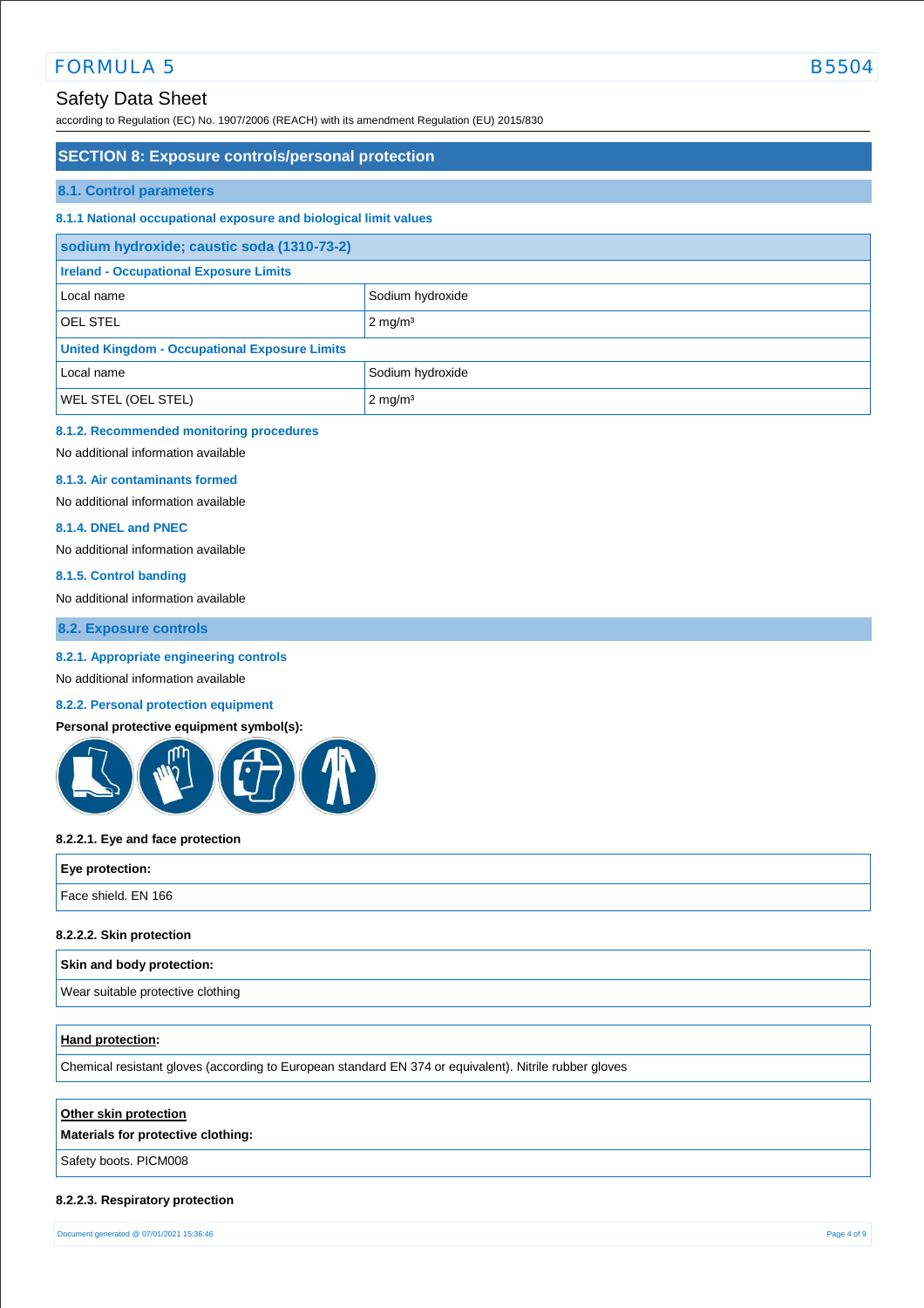according to Regulation (EC) No. 1907/2006 (REACH) with its amendment Regulation (EU) 2015/830

#### **Respiratory protection:**

Not required for normal conditions of use

#### **8.2.2.4. Thermal hazards**

No additional information available

**8.2.3. Environmental exposure controls** 

No additional information available

## **SECTION 9: Physical and chemical properties**

### **9.1. Information on basic physical and chemical properties**

| Physical state                                  | Liquid            |
|-------------------------------------------------|-------------------|
| Appearance                                      | Mobile liquid.    |
| Colour                                          | Yellow.           |
| Odour                                           | odourless.        |
| Odour threshold                                 | No data available |
| рH                                              | 13.5              |
| Relative evaporation rate (butylacetate=1)      | No data available |
| Melting point                                   | No data available |
| Freezing point                                  | No data available |
| Boiling point                                   | $\geq 100$ °C     |
| Flash point                                     | No data available |
| Auto-ignition temperature                       | No data available |
| Decomposition temperature                       | No data available |
| Flammability (solid, gas)                       | No data available |
| Vapour pressure                                 | No data available |
| Relative vapour density at 20 °C                | No data available |
| Relative density                                | 1.08              |
| Solubility                                      | Soluble in water. |
| Partition coefficient n-octanol/water (Log Pow) | No data available |
| Viscosity, kinematic                            | No data available |
| Viscosity, dynamic                              | No data available |
| <b>Explosive properties</b>                     | No data available |
| Oxidising properties                            | No data available |
| <b>Explosive limits</b>                         | No data available |

#### **9.2. Other information**

No additional information available

## **SECTION 10: Stability and reactivity**

### **10.1. Reactivity**

The product is non-reactive under normal conditions of use, storage and transport.

#### **10.2. Chemical stability**

Stable under normal conditions.

**10.3. Possibility of hazardous reactions**

No dangerous reactions known under normal conditions of use.

**10.4. Conditions to avoid**

### High temperature.

**10.5. Incompatible materials**

#### Metals. Acids.

Document generated @ 07/01/2021 15:36:46 Page 5 of 9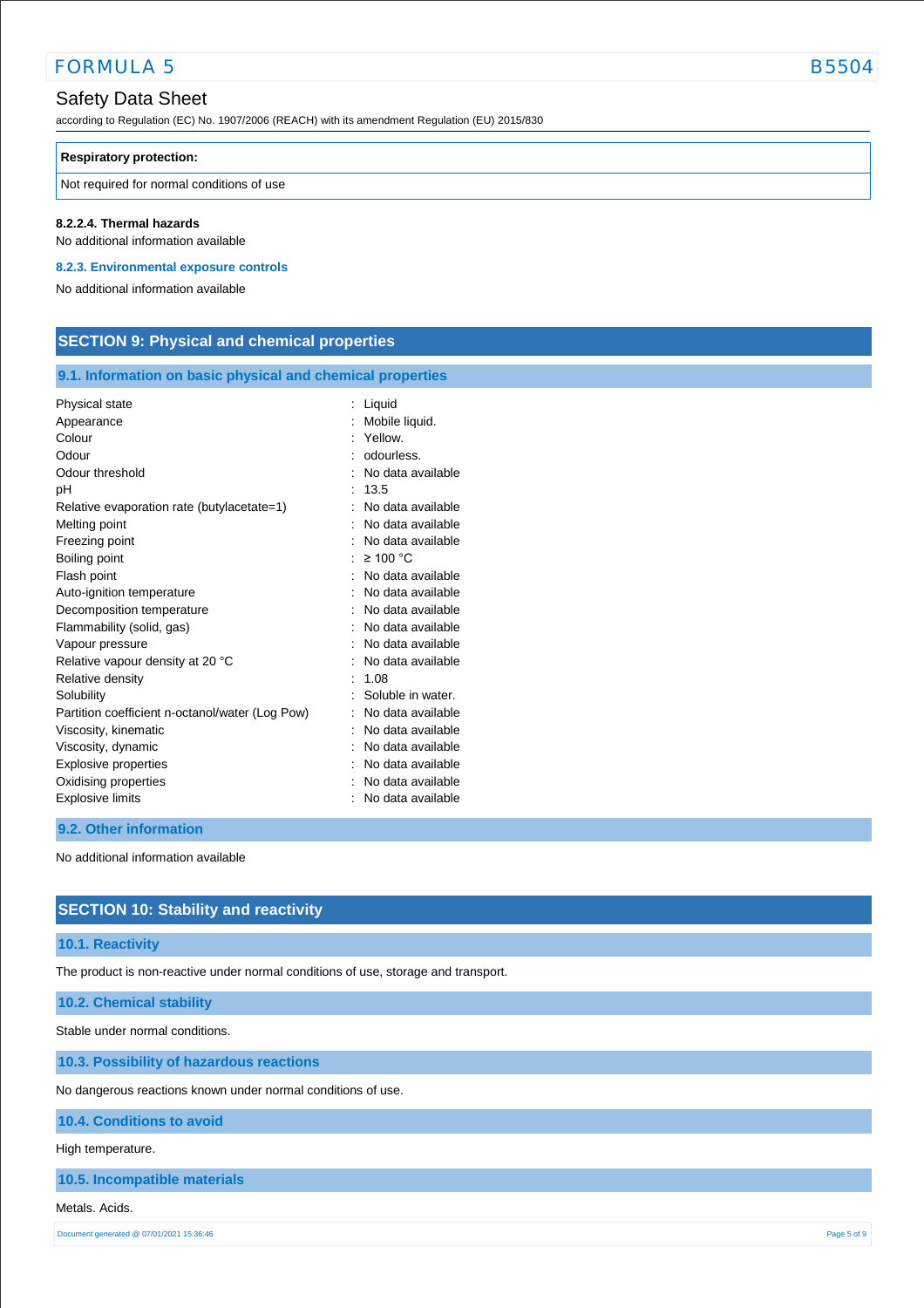# Safety Data Sheet

according to Regulation (EC) No. 1907/2006 (REACH) with its amendment Regulation (EU) 2015/830

# **10.6. Hazardous decomposition products**

Under normal conditions of storage and use, hazardous decomposition products should not be produced.

| <b>SECTION 11: Toxicological information</b> |                                                 |  |  |
|----------------------------------------------|-------------------------------------------------|--|--|
| 11.1 Information on toxicological effects    |                                                 |  |  |
| Acute toxicity (oral)                        | : Not classified                                |  |  |
| Acute toxicity (dermal)                      | Not classified                                  |  |  |
| Acute toxicity (inhalation)                  | : Not classified                                |  |  |
| Skin corrosion/irritation                    | Causes severe skin burns.                       |  |  |
|                                              | pH: 13.5                                        |  |  |
| Serious eye damage/irritation                | Causes serious eye damage.<br>÷                 |  |  |
|                                              | pH: 13.5                                        |  |  |
| Respiratory or skin sensitisation            | Not classified<br>٠.                            |  |  |
| Germ cell mutagenicity                       | Not classified                                  |  |  |
| Carcinogenicity                              | Not classified                                  |  |  |
| Reproductive toxicity                        | : Not classified                                |  |  |
| STOT-single exposure                         | Not classified<br>÷                             |  |  |
| STOT-repeated exposure                       | : Not classified                                |  |  |
| Aspiration hazard                            | Not classified                                  |  |  |
| <b>OVEN CLEANER</b>                          |                                                 |  |  |
| Vaporizer                                    | Container fitted with a sealed spray attachment |  |  |

| <b>SECTION 12: Ecological information</b>                                                                                                                           |                     |  |
|---------------------------------------------------------------------------------------------------------------------------------------------------------------------|---------------------|--|
| 12.1. Toxicity                                                                                                                                                      |                     |  |
| : Not classified<br>Hazardous to the aquatic environment, short-term<br>(acute)<br>Hazardous to the aquatic environment, long-term<br>: Not classified<br>(chronic) |                     |  |
| sodium hydroxide; caustic soda (1310-73-2)                                                                                                                          |                     |  |
| LC50 - Fish [1]                                                                                                                                                     | $> 35$ mg/l         |  |
| EC50 - Other aquatic organisms [1]                                                                                                                                  | > 33 mg/l waterflea |  |
| 12.2. Persistence and degradability                                                                                                                                 |                     |  |
| No additional information available                                                                                                                                 |                     |  |
| 12.3. Bioaccumulative potential                                                                                                                                     |                     |  |
| sodium hydroxide; caustic soda (1310-73-2)                                                                                                                          |                     |  |
| Partition coefficient n-octanol/water (Log Pow)                                                                                                                     | $-3.88$             |  |
| 12.4. Mobility in soil                                                                                                                                              |                     |  |
| No additional information available                                                                                                                                 |                     |  |
| 12.5. Results of PBT and vPvB assessment                                                                                                                            |                     |  |
| No additional information available                                                                                                                                 |                     |  |
| Document generated @ 07/01/2021 15:36:46<br>Page 6 of 9                                                                                                             |                     |  |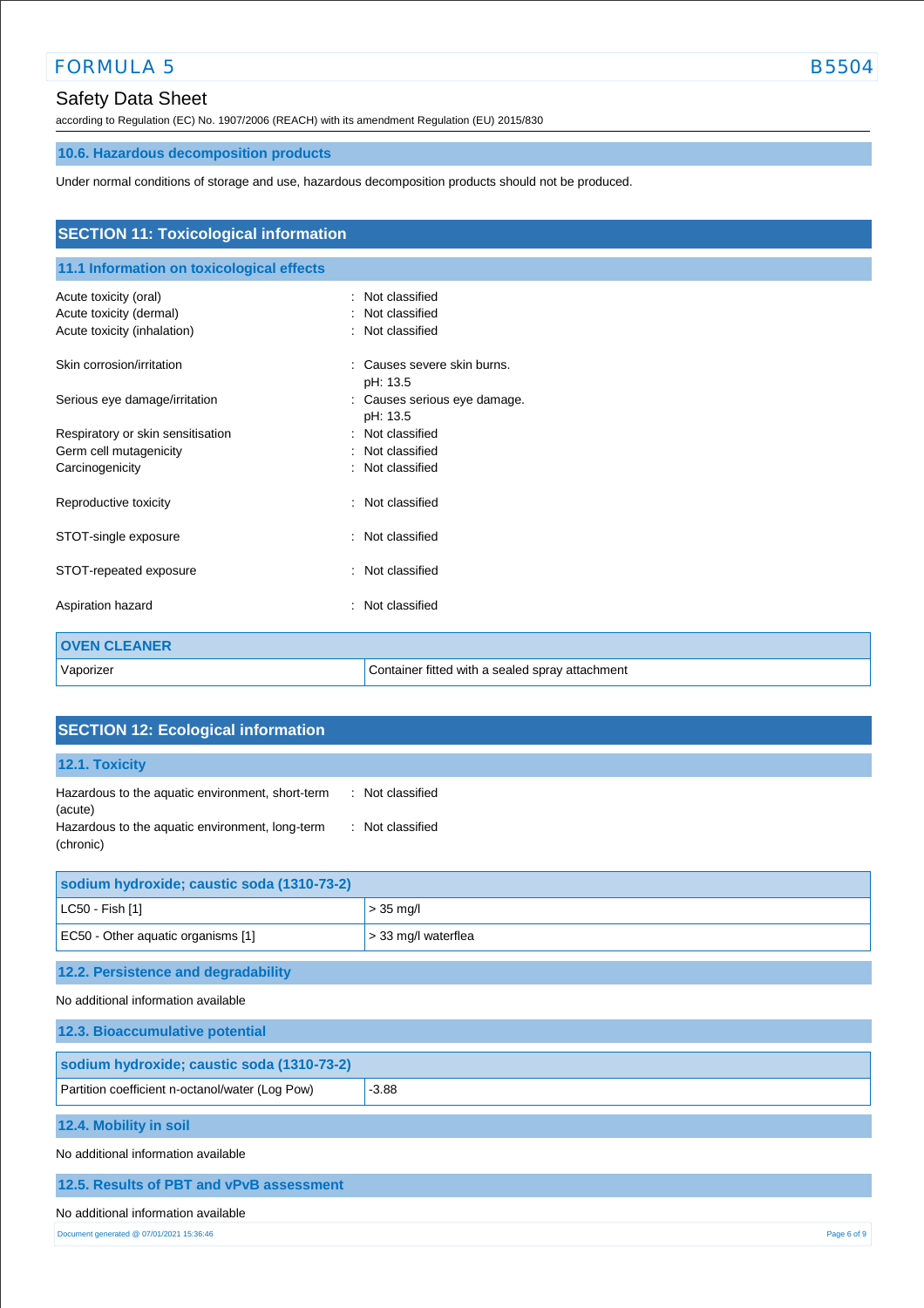# Safety Data Sheet

according to Regulation (EC) No. 1907/2006 (REACH) with its amendment Regulation (EU) 2015/830

## **12.6. Other adverse effects**

No additional information available

**SECTION 13: Disposal considerations**

| $: 200115$ - alkalines                                                                                                                                                                                                             |
|------------------------------------------------------------------------------------------------------------------------------------------------------------------------------------------------------------------------------------|
|                                                                                                                                                                                                                                    |
|                                                                                                                                                                                                                                    |
|                                                                                                                                                                                                                                    |
| : UN 1824<br><b>UN 1824</b><br>: UN 1824                                                                                                                                                                                           |
|                                                                                                                                                                                                                                    |
| SODIUM HYDROXIDE SOLUTION<br>SODIUM HYDROXIDE SOLUTION<br>Sodium hydroxide solution<br>: UN 1824 SODIUM HYDROXIDE SOLUTION, 8, II, (E)<br>: UN 1824 SODIUM HYDROXIDE SOLUTION, 8, II<br>: UN 1824 Sodium hydroxide solution, 8, II |
|                                                                                                                                                                                                                                    |
| $\therefore$ 8<br>: 8<br>Î,                                                                                                                                                                                                        |
| : 8<br>: 8<br>$\ddot{\cdot}$                                                                                                                                                                                                       |
| $\therefore$ 8<br>$\therefore$ 8                                                                                                                                                                                                   |
|                                                                                                                                                                                                                                    |

## **14.4. Packing group**

# Packing group (ADR) : II

Document generated @ 07/01/2021 15:36:46 Page 7 of 9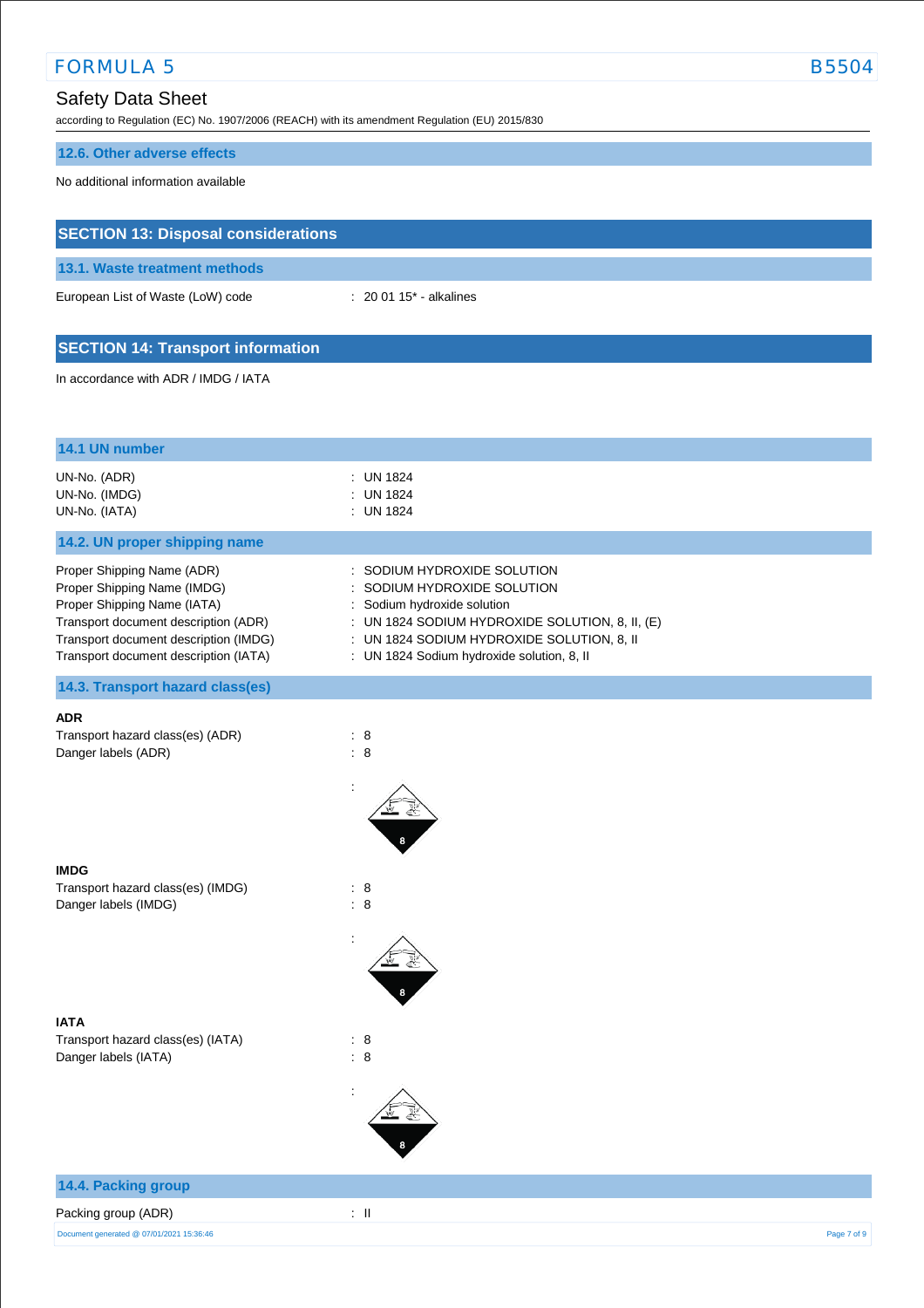| <b>FORMULA 5</b>                                                                                                           | <b>B5504</b>                             |
|----------------------------------------------------------------------------------------------------------------------------|------------------------------------------|
| <b>Safety Data Sheet</b><br>according to Regulation (EC) No. 1907/2006 (REACH) with its amendment Regulation (EU) 2015/830 |                                          |
| Packing group (IMDG)<br>Packing group (IATA)                                                                               | : II<br>$\therefore$ $\parallel$         |
| <b>14.5. Environmental hazards</b>                                                                                         |                                          |
| Dangerous for the environment                                                                                              | : No                                     |
| Marine pollutant                                                                                                           | : No                                     |
| Other information                                                                                                          | : No supplementary information available |
| 14.6. Special precautions for user                                                                                         |                                          |
| <b>Overland transport</b>                                                                                                  |                                          |
| Classification code (ADR)                                                                                                  | : C5                                     |
| Limited quantities (ADR)                                                                                                   | : 11                                     |
| Excepted quantities (ADR)                                                                                                  | E <sub>2</sub>                           |
| Packing instructions (ADR)                                                                                                 | : P001, IBC02                            |
| Mixed packing provisions (ADR)                                                                                             | : MP15                                   |
| Portable tank and bulk container instructions (ADR)                                                                        | : T7                                     |
| Portable tank and bulk container special provisions<br>(ADR)                                                               | :TP2                                     |
| Tank code (ADR)                                                                                                            | : L4BN                                   |
| Vehicle for tank carriage                                                                                                  | : AT                                     |
| Transport category (ADR)                                                                                                   | $\therefore$ 2                           |
| Hazard identification number (Kemler No.)                                                                                  | : 80                                     |
| Orange plates                                                                                                              | 80<br>1824                               |
| Tunnel restriction code (ADR)                                                                                              | : E                                      |
| EAC code                                                                                                                   | : 2R                                     |
| <b>Transport by sea</b>                                                                                                    |                                          |
| Limited quantities (IMDG)                                                                                                  | : 1 L                                    |
| Excepted quantities (IMDG)                                                                                                 | E <sub>2</sub>                           |
| Packing instructions (IMDG)                                                                                                | : P001                                   |
| IBC packing instructions (IMDG)                                                                                            | : IBCO2                                  |
| Tank instructions (IMDG)                                                                                                   | : T7                                     |
| Tank special provisions (IMDG)                                                                                             | :TP2                                     |
| EmS-No. (Fire)                                                                                                             | $: F-A$                                  |
| EmS-No. (Spillage)                                                                                                         | $: S-B$                                  |
| Stowage category (IMDG)                                                                                                    | $\therefore$ A                           |
| Air transport                                                                                                              |                                          |
| PCA Excepted quantities (IATA)                                                                                             | E2                                       |
| PCA Limited quantities (IATA)                                                                                              | : Y840                                   |
| PCA limited quantity max net quantity (IATA)                                                                               | : 0.5L                                   |
| PCA packing instructions (IATA)                                                                                            | : 851                                    |
| PCA max net quantity (IATA)                                                                                                | : 1L                                     |
| CAO packing instructions (IATA)                                                                                            | : 855                                    |
| CAO max net quantity (IATA)                                                                                                | : 30L                                    |
| Special provisions (IATA)                                                                                                  | : A3                                     |
| ERG code (IATA)                                                                                                            | : 8L                                     |

## **14.7. Transport in bulk according to Annex II of Marpol and the IBC Code**

IBC code : Not applicable.

## **SECTION 15: Regulatory information**

**15.1. Safety, health and environmental regulations/legislation specific for the substance or mixture**

#### **15.1.1. EU-Regulations**

Contains no REACH substances with Annex XVII restrictions Contains no substance on the REACH candidate list Contains no REACH Annex XIV substances